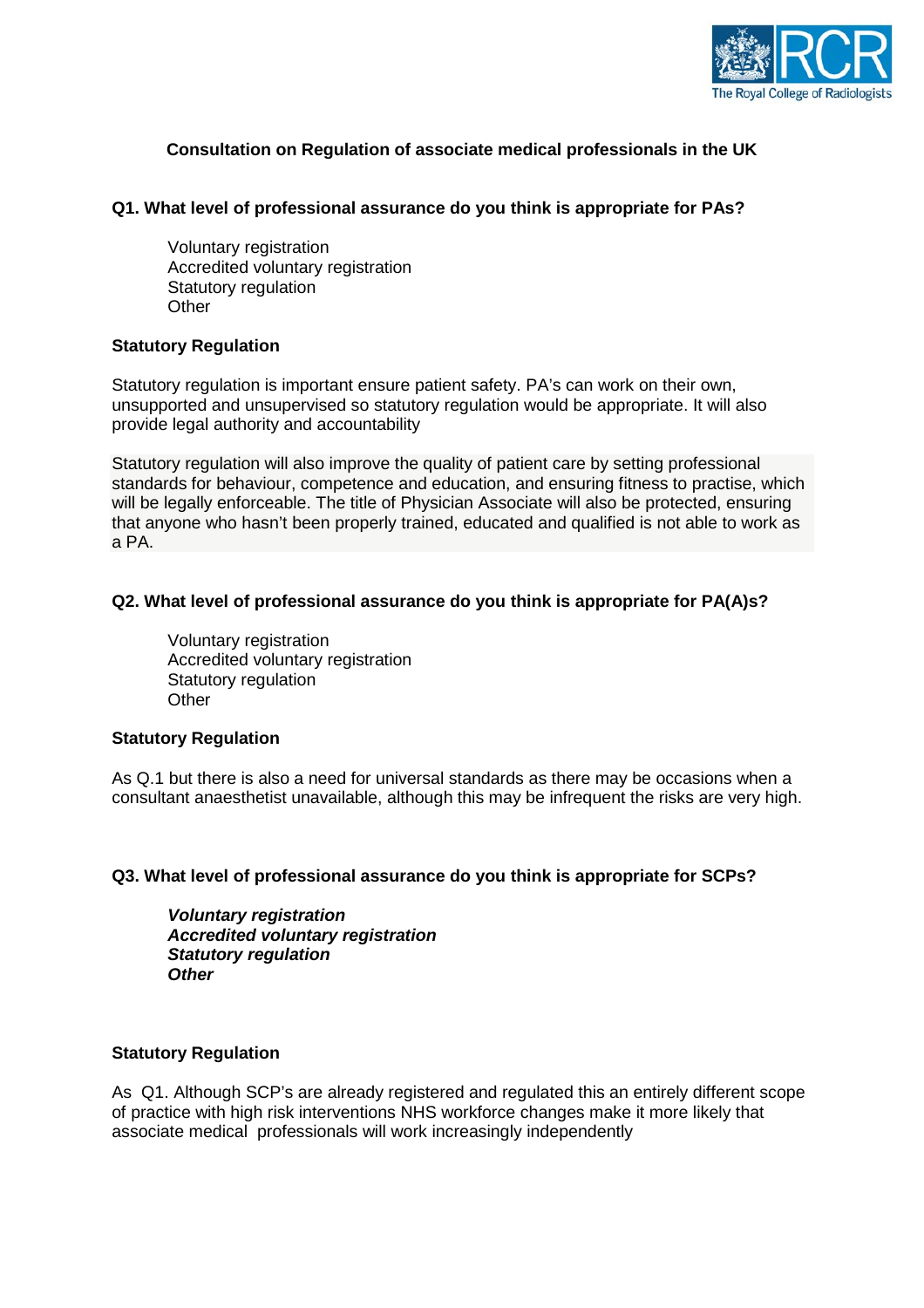Without statutory regulation and agreed standards for education & training these may vary with resulting variation in competence.

### **Q4. What level of professional assurance do you think is appropriate for ACCPs?**

Voluntary registration Accredited voluntary registration Statutory regulation **Other** 

## **Statutory Regulation**

See response to Q1 and 3.

**Q5. In the future, do you think that the expansion of medicines supply, administration mechanisms and/or prescribing responsibilities to any or all of the four MAP roles should be considered?**

**Yes No Don't know**

### **Don't know**

All of the roles could act as supplementary prescribers if they have appropriate training. These practitioners will all be working with patients with complex needs and multiple co-morbidities and probable poly-pharmacy with high risk of adverse interactions. Therefore the RCR does not favour independent prescribing

### **Q6. Which healthcare regulator should have responsibility for the regulation of any or all of the MAP roles?**

General Medical Council Health and Care Professions Council **Other** Don't mind

As dependent practitioners associate medical professionals should be held accountable by similar standards of professional practice and regulation as adhered to by doctors. The General Medical Council (GMC) would therefore be the most appropriate regulator for the professionals.

GMC approves the relevant medical curricula and therefore appropriate regulatory body for associate medical professionals standards for training, accreditation and revalidation